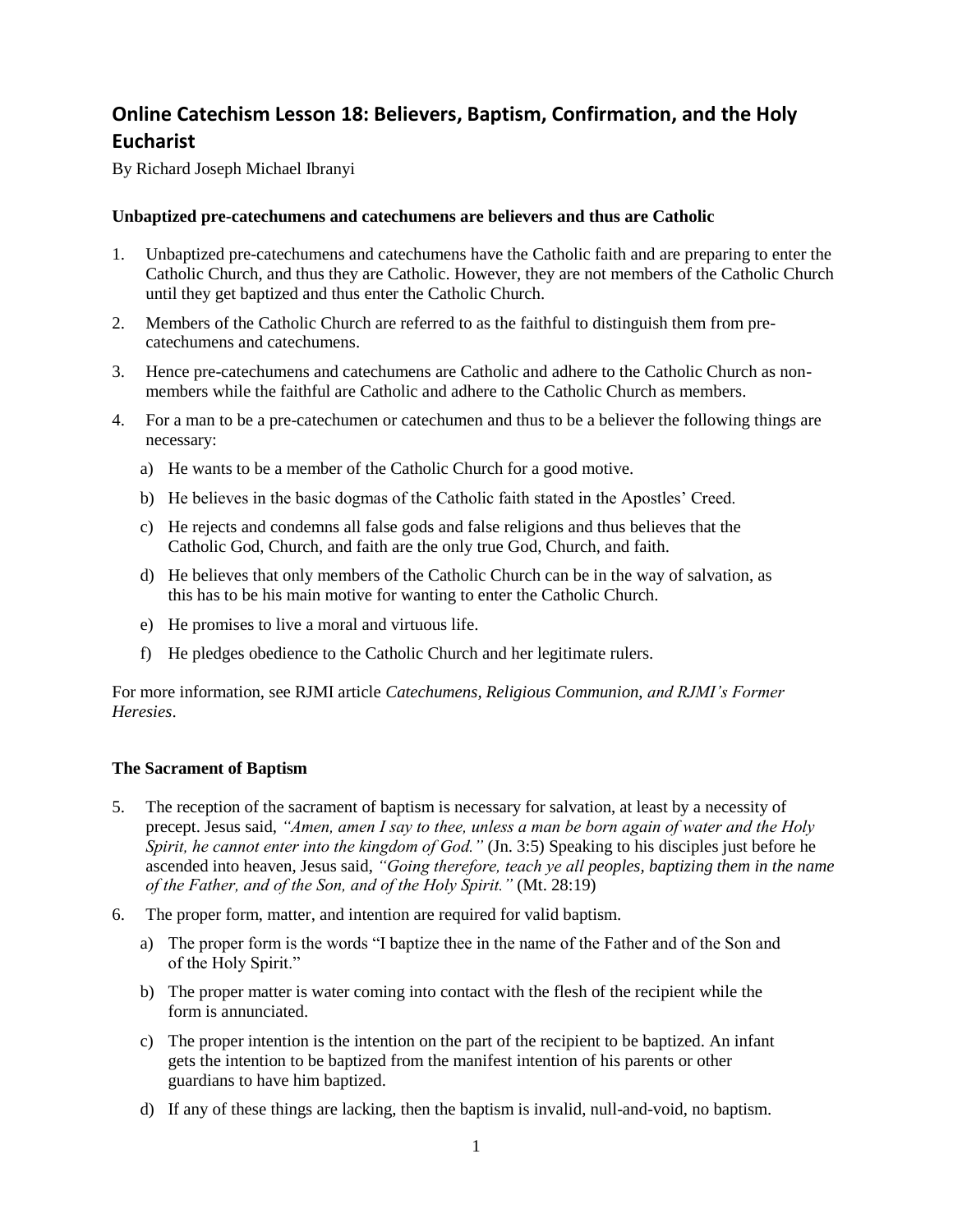- 7. All valid baptisms bestow the indelible mark of baptism on the soul of the recipient.
- 8. However, to be legally baptized the recipient must believe in the Catholic faith and thus must be a believer, a Catholic. Jesus said, *"He that believeth and is baptized shall be saved, but he that believeth not shall be condemned."* (Mk. 16:16) An infant gets the Catholic faith from the manifest intention of his parents or other guardians for him to become a true Catholic, and thus their manifest intention to have him baptized into the true Catholic Church.
- 9. Legal baptism bestows not only the indelible mark, as do all valid baptisms, but also membership in the Catholic Church, sanctifying grace, and the remission of all sins and all the punishment due to sins
- 10. Baptisms outside the Catholic Church are illegal but valid as long as the proper form, matter, and intention are present.
- 11. Faith in the dogma of the Most Holy Trinity is not necessary for valid baptism as long as the proper form, matter, and intention are present.

For example, even though Arians do not believe in the Holy Trinity, their baptisms are valid because they use the proper form and matter and have the proper intention. But their baptisms are illegal because they baptized outside the Catholic Church.

- 12. Baptisms outside the Catholic Church are valid but illegal and thus only bestow the indelible mark and hence do not bestow the other gifts of baptism of membership in the Catholic Church, sanctifying grace, and the remission of all sins and all the punishment due to sins. Illegally but validly baptized non-Catholics only get the other gifts of baptism if they enter the Catholic Church; but they do not have to be re-baptized because their baptism was valid.
- 13. Hence all infants, children, and adults who get baptized into non-Catholic sects get only the indelible mark and hence do not get the other gifts of baptism and thus are outside the Catholic Church and on the road to hell. Validly baptized non-Catholic infants, children, and adults only get the other gifts of baptism if they enter the Catholic Church.

For more information, see RJMI book *Baptized Non-Catholic Infants and Children*.

### *On the Baptism controversy (baptism of blood and baptism of desire)*

- 14. It is an allowable opinion, one that I hold, that the reception of the sacrament of baptism is necessary for sanctification and salvation with no exceptions. According to this opinion, God will see to it that good-willed believers who died without receiving the sacrament of baptism (such as some martyrs) will miraculously receive the sacrament before their particular judgment. They will either receive the sacrament before their soul leaves their bodies or God will resurrect them temporarily in order to receive the sacrament.
- 15. It is an allowable opinion that the reception of sacrament of baptism is not always necessary for salvation. According to this allowable opinion, believers (that is unbaptized Catholics who are preparing to be baptized into the Catholic Church) can be sanctified and saved by baptism of blood (martyrdom) or baptism of desire if they die before receiving the sacrament of baptism. According to this opinion, then, some of the elect in heaven are baptized and others are not.
- 16. However, it is heresy to believe that unbelievers can be saved sanctified and saved by baptism of blood or baptism of desire. And even the reception of the sacrament of baptism by unbelievers cannot sanctify and save them because they are baptized outside the Catholic Church.

For more information, see RJMI book *The Baptism Controversy Revision*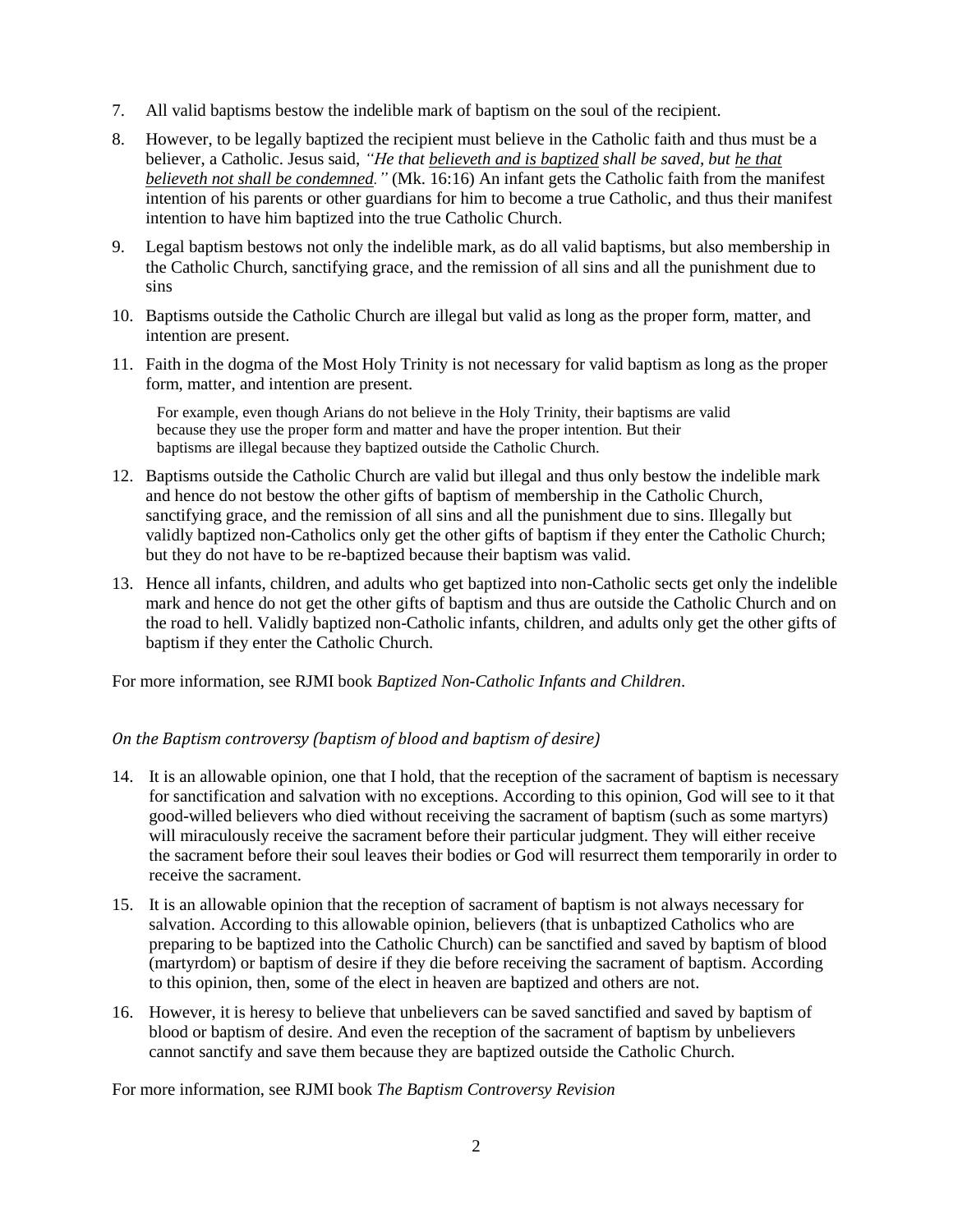#### **The Sacrament of Confirmation**

17. The sacrament of confirmation is administered to the faithful as soon as possible after they enter the Catholic Church by baptism or abjuration.

On Pentecost Day St. Peter baptized and confirmed the converts: "*But Peter said to them: Do penance, and be baptized* [the sacrament of baptism] *every one of you in the name of Jesus Christ, for the remission of your sins: and you shall receive the gift of the Holy Spirit* [the sacrament of confirmation]*."* (Acts 2:38)

- 18. The worthy reception of the sacrament of confirmation imprints an indelible mark (a character) in the soul and implants in the soul special gifts (graces) of the Holy Spirit that enable the recipient to persevere and increase in the Catholic faith and the other supernatural virtues that are necessary for salvation.
- 19. Without the gifts of the Holy Spirit that come from the sacrament of confirmation, the faithful cannot persevere and increase in the Catholic faith and the other supernatural virtues that are necessary for salvation and thus will eventually lose these things.
- 20. God can give the faithful the gifts of the Holy Spirit that come from the sacrament of confirmation without having to receive the sacrament in circumstances when it is not possible to receive it or when they are not allowed to receive it by no fault of their own, such as because of a heretical law that does not allow them to receive the sacrament.
- 21. The faithful who refuse to receive the sacrament of confirmation 1) commit mortal sin; 2) do not get graces necessary to persevere and increase in the Catholic faith and the other supernatural virtues that are necessary for salvation, which eventually leads to the total loss of these things; and 3) become suspect of the heresy that denies or doubts either the sacrament of confirmation itself or its necessity.
- 22. All the faithful, and thus even infants, must receive the sacrament of confirmation. As no one knows for sure when an infant attains the use of reason, since that age differs from infant to infant, infants must receive confirmation so that as soon as they attain the use of reason they will have the special gifts of confirmation that will enable them to persevere and increase in the Catholic faith and the other supernatural virtues that are necessary for salvation.
- 23. The sacrament of confirmation must be received, if possible, by all the faithful immediately or shortly after they enter the Catholic Church by baptism. This is a dogma because it deals with faith and morals, with the salvation of souls, because the longer the faithful are without the gifts of confirmation, the greater is the danger that they will fall into mortal sin or fall away from the Catholic faith.
- 24. Hence beware of the heresy that the faithful must not receive the sacrament of confirmation until they attain the use of reason or, even worse, until several years after they attain the use of reason.
- 25. Those who enter the Catholic Church by abjuration must receive, if possible, immediately or shortly after they enter the Church, the sacrament of confirmation if they have not already validly received it.
- 26. Hence the sacrament of confirmation is necessary for salvation by necessity of precept, which means the faithful must receive it if possible.
- 27. It is an allowable opinion, one that I hold, that the sacrament of confirmation is also necessary for salvation by necessity of means, which means the faithful must receive it to be saved. Hence God will not let the faithful who are in a state of grace die and go to their particular judgment without receiving it, even if by a miracle. If God had already miraculously bestowed the special gifts of confirmation upon them when they were alive, then they would only need the indelible mark.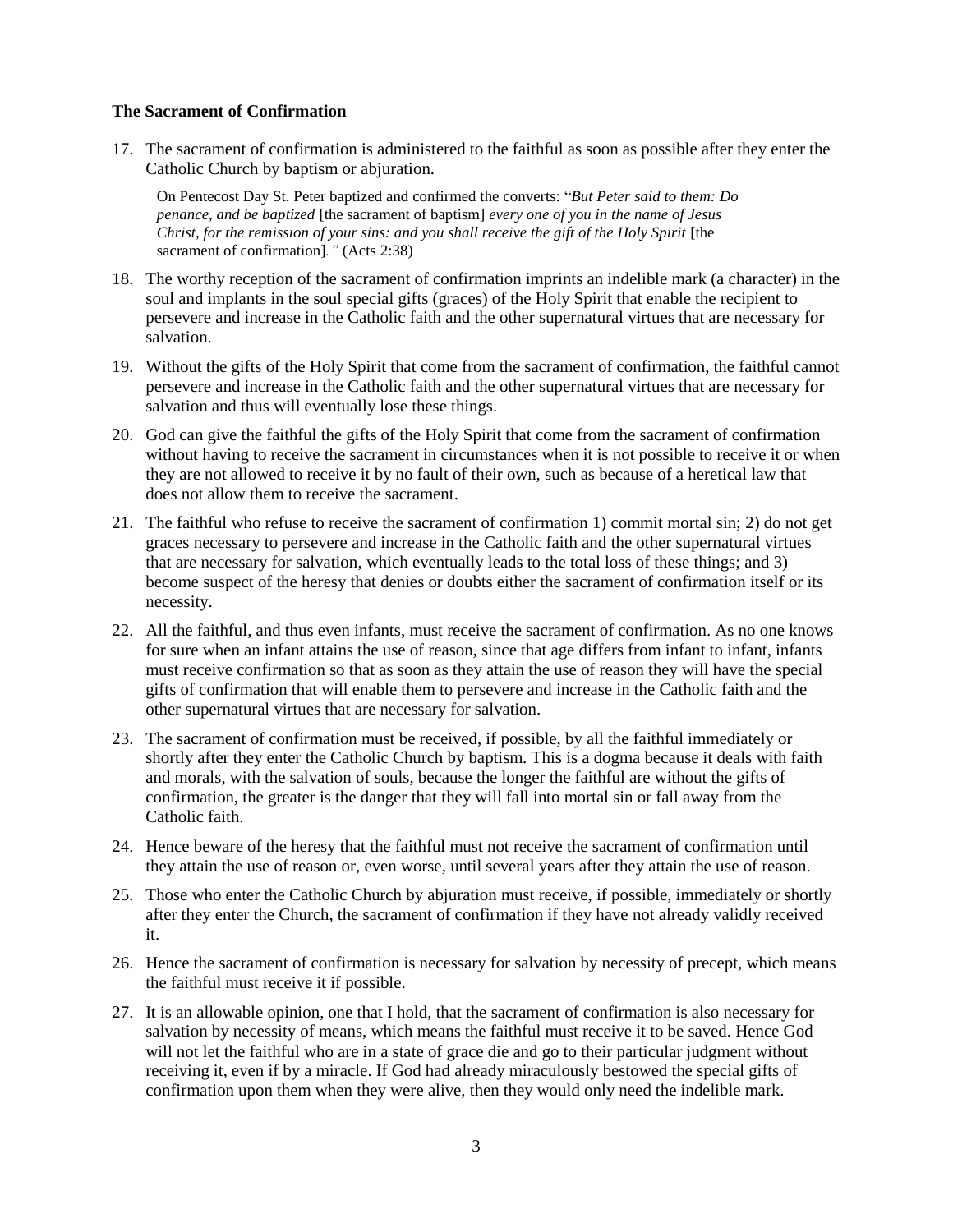For more information, see RJMI book *Some Dogmas and Heresies regarding Confirmation and the Holy Eucharist*.

## **The Sacrament of the Holy Eucharist**

- 28. Jesus foretold that men must eat his flesh and drink his blood to have life in them: *"Jesus said to them: Amen, amen I say unto you: Except you eat the flesh of the Son of man and drink his blood, you shall not have life in you."* (Jn. 6:54)
- 29. Jesus offers the faithful his body and blood in the Holy Eucharist. Jesus' instituted the Holy Eucharist at the Last Supper on Maundy Day, the day before his passion and death, when he said, *"And whilst they were at supper Jesus took bread and blessed and broke and gave to his disciples, and said: Take ye, and eat. This is my body. And taking the chalice, he gave thanks and gave to them, saying: Drink ye all of this. For this is my blood of the new testament, which shall be shed for many unto remission of sins."* (Mt. 26:26-28) Hence Jesus' body and blood is under the appearance of bread and wine in the Holy Eucharist.

St. Paul says, *"The chalice of benediction which we bless, is it not the communion of the blood of Christ? And the bread which we break, is it not the partaking of the body of the Lord?"* (1 Cor. 10:16) *"Therefore whosoever shall eat this bread and drink the chalice of the Lord unworthily shall be guilty of the body and of the blood of the Lord."* (1 Cor. 11:27)

- 30. The Holy Eucharist, then, is the incarnate Jesus' dead human body, dead human blood, and living divine nature under the appearances of bread and wine. When you eat Jesus' body and drink his blood in the Holy Eucharist you also take in his divine nature because his divine nature is united to his dead human body and dead human blood. The Holy Eucharist, then, is the sacrificed and dead Jesus, the victim, who died in his human nature for our sins. St. Peter says, *"Christ also died once for our sins."* (1 Pt. 3:18) And St. Paul says, *"Christ died for our sins, according to the scriptures."* (1 Cor. 15:3)
- 31. The definition of death is the separation of the human soul from the human body. *"The body without the spirit is dead."* (Ja. 2:26) Jesus, then, died in his human nature when he died on the holy Cross, when his soul left his body and went to the Limbo of the Fathers while his dead blood was poured out and his dead body was taken down from the Cross and placed in the tomb. However, Jesus' divine nature, which is united to his human nature, was united to his soul in Limbo, to his poured-out dead blood, and to his dead body. But Jesus' divine nature did not and could not ever die. That is one of the reasons why Jesus had to take on a human nature so that he could offer himself up as a sacrifice to the Father for the remission of sins and the punishment due to sins, which requires not only the death of the victim but also that the victim be consumed.

St. Paul says, *"Without shedding of blood there is no remission."* (Heb. 9:22) And God, speaking through Moses, says, "*And* [thou] *shalt offer thy oblations, the flesh and the blood upon the altar of the Lord thy God; the blood of thy victims thou shalt pour on the altar, and the flesh thou thyself shalt eat."* (Deut. 12:27) And God, speaking through the Prophet Ezechiel says, *"They shall eat the victim both for sin and for trespass."* (Ez. 44:29)

- 32. The sin offering, then, must be a victim and thus must die and be consumed after its death. Beware, then, of the heresy which teaches that the Holy Eucharist is Jesus living human nature and not his dead human nature. This heresy, then, teaches that Jesus' human soul is in the Holy Eucharist and thus the Holy Eucharist contains Jesus' living human nature which comes down from heaven.
- 33. It is a dogma that the Holy Eucharist is Jesus' dead body under the appearance of bread and his spilled out blood under the appearance of wine and both are united to his divine nature. Hence the apparent bread is Jesus' body but not his blood, and the apparent wine is Jesus' blood but not his